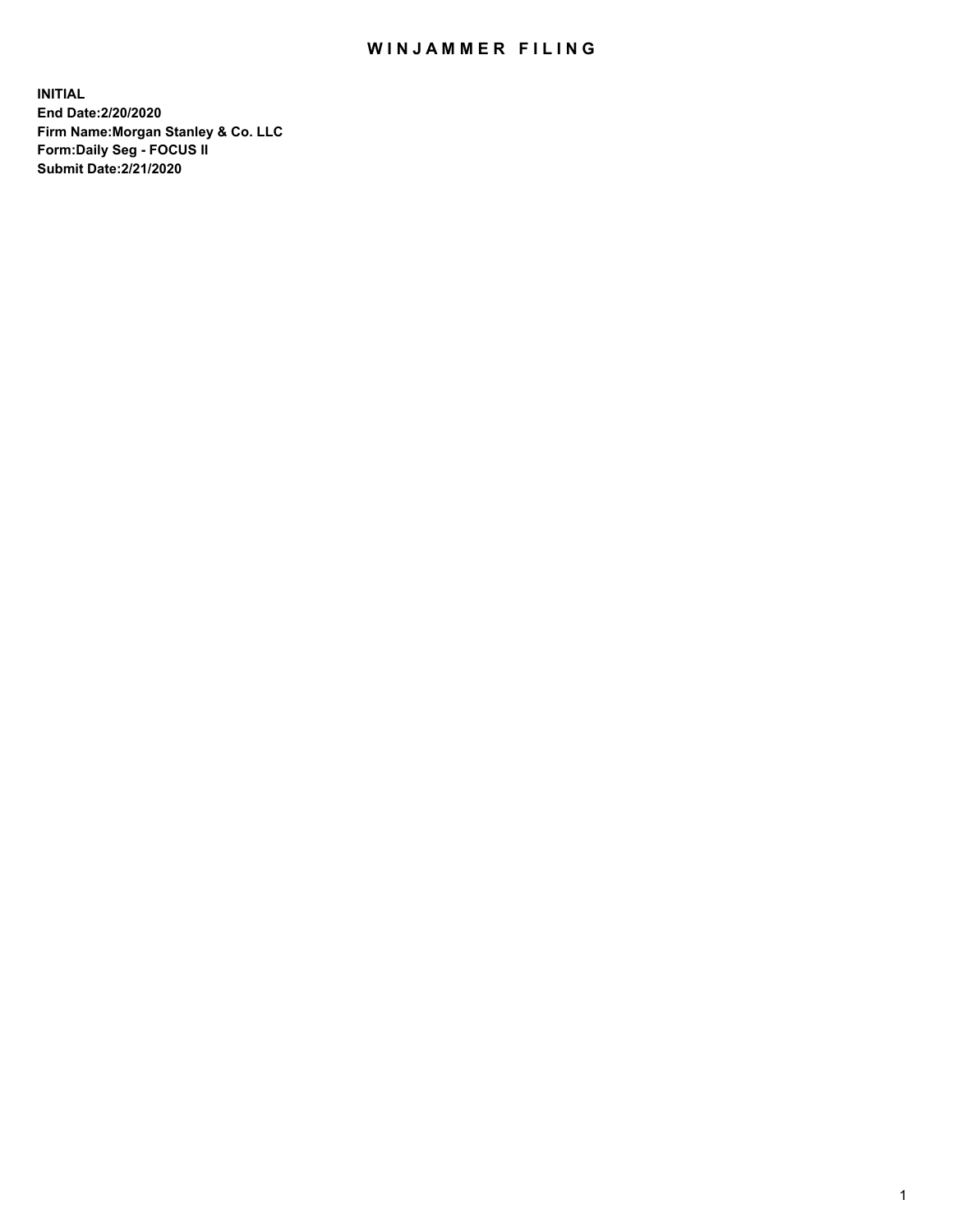**INITIAL End Date:2/20/2020 Firm Name:Morgan Stanley & Co. LLC Form:Daily Seg - FOCUS II Submit Date:2/21/2020 Daily Segregation - Cover Page**

| Name of Company                                                                                                                                                                                                                                                                                                                | Morgan Stanley & Co. LLC                               |
|--------------------------------------------------------------------------------------------------------------------------------------------------------------------------------------------------------------------------------------------------------------------------------------------------------------------------------|--------------------------------------------------------|
| <b>Contact Name</b>                                                                                                                                                                                                                                                                                                            | <b>Ikram Shah</b>                                      |
| <b>Contact Phone Number</b>                                                                                                                                                                                                                                                                                                    | 212-276-0963                                           |
| <b>Contact Email Address</b>                                                                                                                                                                                                                                                                                                   | Ikram.shah@morganstanley.com                           |
| FCM's Customer Segregated Funds Residual Interest Target (choose one):<br>a. Minimum dollar amount: ; or<br>b. Minimum percentage of customer segregated funds required:% ; or<br>c. Dollar amount range between: and; or<br>d. Percentage range of customer segregated funds required between: % and %.                       | 235,000,000<br><u>0</u><br>00<br>0 <sub>0</sub>        |
| FCM's Customer Secured Amount Funds Residual Interest Target (choose one):<br>a. Minimum dollar amount: ; or<br>b. Minimum percentage of customer secured funds required:%; or<br>c. Dollar amount range between: and; or<br>d. Percentage range of customer secured funds required between:% and%.                            | 140,000,000<br><u>0</u><br><u>00</u><br>0 <sub>0</sub> |
| FCM's Cleared Swaps Customer Collateral Residual Interest Target (choose one):<br>a. Minimum dollar amount: ; or<br>b. Minimum percentage of cleared swaps customer collateral required:% ; or<br>c. Dollar amount range between: and; or<br>d. Percentage range of cleared swaps customer collateral required between:% and%. | 92,000,000<br><u>0</u><br><u>00</u><br>0 <sub>0</sub>  |

Attach supporting documents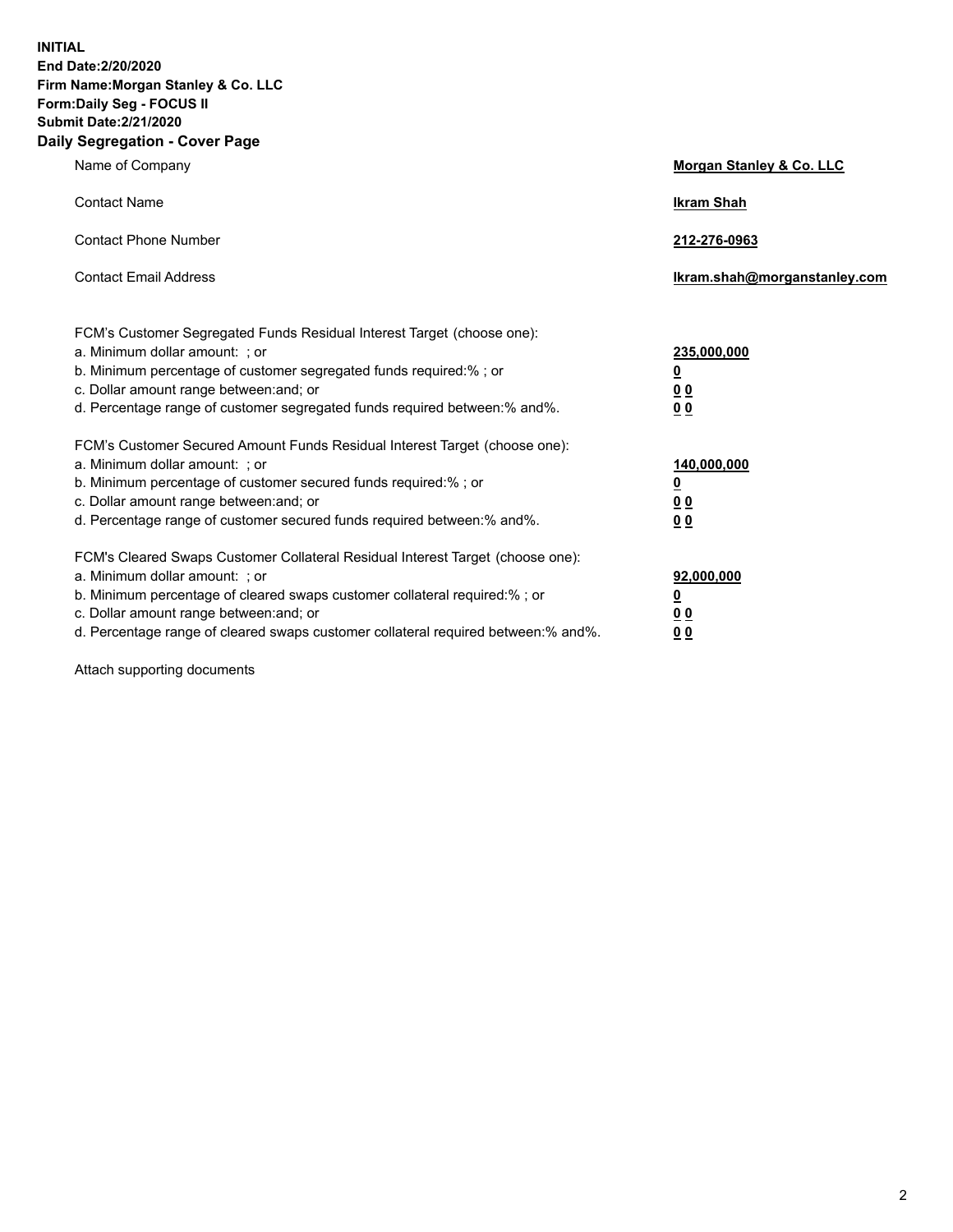## **INITIAL End Date:2/20/2020 Firm Name:Morgan Stanley & Co. LLC Form:Daily Seg - FOCUS II Submit Date:2/21/2020 Daily Segregation - Secured Amounts** Foreign Futures and Foreign Options Secured Amounts Amount required to be set aside pursuant to law, rule or regulation of a foreign government or a rule of a self-regulatory organization authorized thereunder **0** [7305] 1. Net ledger balance - Foreign Futures and Foreign Option Trading - All Customers A. Cash **3,231,846,851** [7315] B. Securities (at market) **2,332,906,534** [7317] 2. Net unrealized profit (loss) in open futures contracts traded on a foreign board of trade **92,616,974** [7325] 3. Exchange traded options a. Market value of open option contracts purchased on a foreign board of trade **5,179,247** [7335] b. Market value of open contracts granted (sold) on a foreign board of trade **-8,584,214** [7337] 4. Net equity (deficit) (add lines 1. 2. and 3.) **5,653,965,392** [7345] 5. Account liquidating to a deficit and account with a debit balances - gross amount **153,663,321** [7351] Less: amount offset by customer owned securities **-152,581,977** [7352] **1,081,344** [7354] 6. Amount required to be set aside as the secured amount - Net Liquidating Equity Method (add lines 4 and 5) 7. Greater of amount required to be set aside pursuant to foreign jurisdiction (above) or line 6. FUNDS DEPOSITED IN SEPARATE REGULATION 30.7 ACCOUNTS 1. Cash in banks A. Banks located in the United States **460,989,655** [7500] B. Other banks qualified under Regulation 30.7 **585,281,416** [7520] **1,046,271,071** [7530] 2. Securities A. In safekeeping with banks located in the United States **534,283,639** [7540] B. In safekeeping with other banks qualified under Regulation 30.7 **0** [7560] **534,283,639** [7570] 3. Equities with registered futures commission merchants A. Cash **13,951,393** [7580] B. Securities **0** [7590] C. Unrealized gain (loss) on open futures contracts **5,938,980** [7600] D. Value of long option contracts **0** [7610] E. Value of short option contracts **0** [7615] **19,890,373** [7620] 4. Amounts held by clearing organizations of foreign boards of trade A. Cash **0** [7640] B. Securities **0** [7650] C. Amount due to (from) clearing organization - daily variation **0** [7660] D. Value of long option contracts **0** [7670] E. Value of short option contracts **0** [7675] **0** [7680] 5. Amounts held by members of foreign boards of trade A. Cash **2,405,855,359** [7700] B. Securities **1,798,622,895** [7710] C. Unrealized gain (loss) on open futures contracts **86,677,994** [7720] D. Value of long option contracts **5,179,247** [7730] E. Value of short option contracts **-8,584,214** [7735] **4,287,751,281** [7740] 6. Amounts with other depositories designated by a foreign board of trade **0** [7760] 7. Segregated funds on hand **0** [7765] 8. Total funds in separate section 30.7 accounts **5,888,196,364** [7770] 9. Excess (deficiency) Set Aside for Secured Amount (subtract line 7 Secured Statement Page 1 from Line 8)

- 10. Management Target Amount for Excess funds in separate section 30.7 accounts **140,000,000** [7780]
- 11. Excess (deficiency) funds in separate 30.7 accounts over (under) Management Target **93,149,628** [7785]

**5,655,046,736** [7355]

**5,655,046,736** [7360]

**233,149,628** [7380]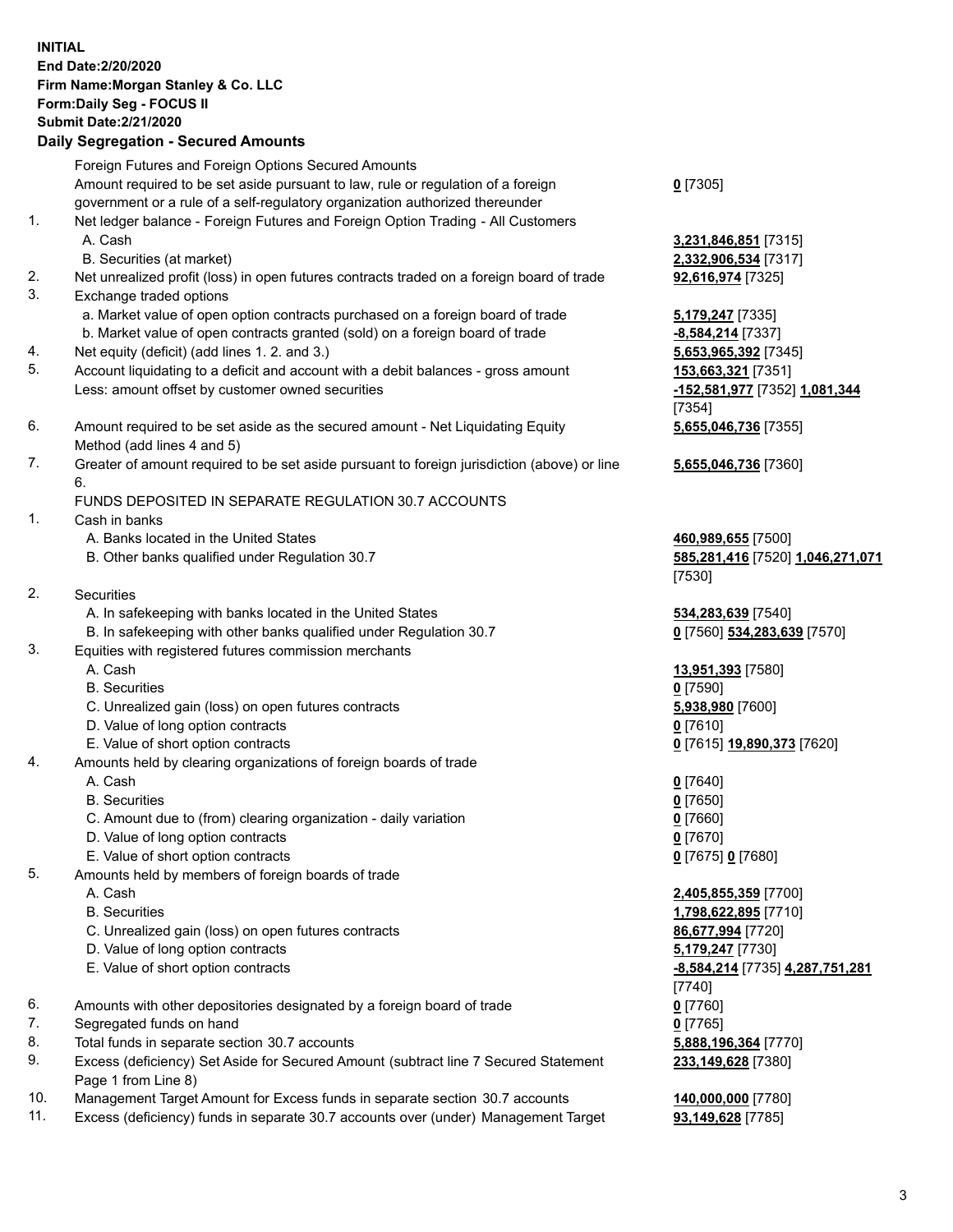**INITIAL End Date:2/20/2020 Firm Name:Morgan Stanley & Co. LLC Form:Daily Seg - FOCUS II Submit Date:2/21/2020 Daily Segregation - Segregation Statement** SEGREGATION REQUIREMENTS(Section 4d(2) of the CEAct) 1. Net ledger balance A. Cash **8,633,139,071** [7010] B. Securities (at market) **5,704,174,131** [7020] 2. Net unrealized profit (loss) in open futures contracts traded on a contract market **2,778,113,696** [7030] 3. Exchange traded options A. Add market value of open option contracts purchased on a contract market **555,751,864** [7032] B. Deduct market value of open option contracts granted (sold) on a contract market **-410,280,397** [7033] 4. Net equity (deficit) (add lines 1, 2 and 3) **17,260,898,365** [7040] 5. Accounts liquidating to a deficit and accounts with debit balances - gross amount **290,345,963** [7045] Less: amount offset by customer securities **-284,809,062** [7047] **5,536,901** [7050] 6. Amount required to be segregated (add lines 4 and 5) **17,266,435,266** [7060] FUNDS IN SEGREGATED ACCOUNTS 7. Deposited in segregated funds bank accounts A. Cash **3,766,834,507** [7070] B. Securities representing investments of customers' funds (at market) **0** [7080] C. Securities held for particular customers or option customers in lieu of cash (at market) **780,688,667** [7090] 8. Margins on deposit with derivatives clearing organizations of contract markets A. Cash **7,755,078,374** [7100] B. Securities representing investments of customers' funds (at market) **0** [7110] C. Securities held for particular customers or option customers in lieu of cash (at market) **4,923,485,464** [7120] 9. Net settlement from (to) derivatives clearing organizations of contract markets **172,467,606** [7130] 10. Exchange traded options A. Value of open long option contracts **555,751,864** [7132] B. Value of open short option contracts **and the set of our or the CO** and the *-410,280,397* [7133] 11. Net equities with other FCMs A. Net liquidating equity **9,548,995** [7140] B. Securities representing investments of customers' funds (at market) **0** [7160] C. Securities held for particular customers or option customers in lieu of cash (at market) **0** [7170] 12. Segregated funds on hand **0** [7150] 13. Total amount in segregation (add lines 7 through 12) **17,553,575,080** [7180] 14. Excess (deficiency) funds in segregation (subtract line 6 from line 13) **287,139,814** [7190]

- 15. Management Target Amount for Excess funds in segregation **235,000,000** [7194]
- 16. Excess (deficiency) funds in segregation over (under) Management Target Amount Excess

**52,139,814** [7198]